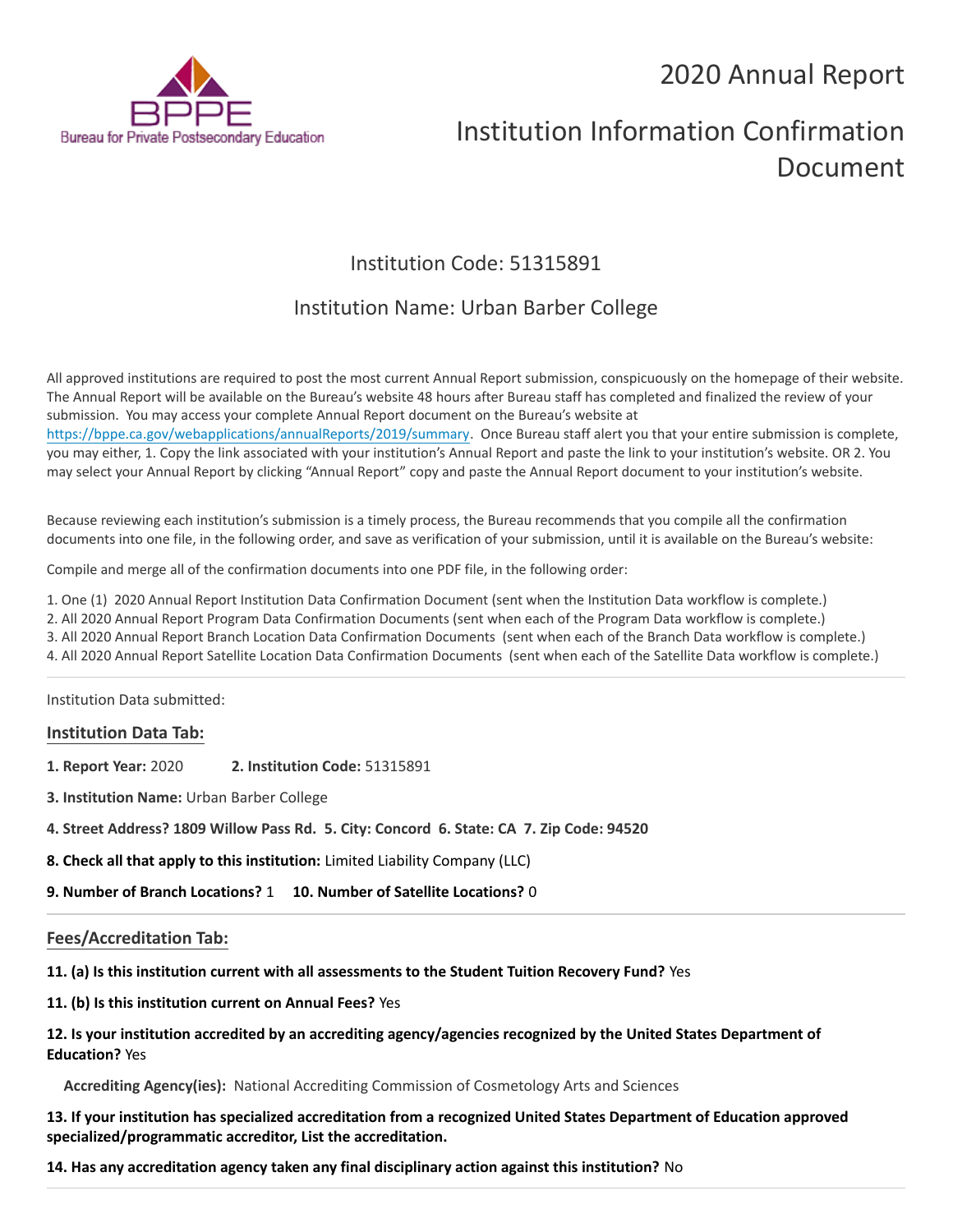## **Financial Tab:**

#### **15. Does your institution participate in federal financial aid programs under Title IV of the Federal Higher Education Act? Yes**

What is the total amount of Title IV funds received by your institution in this Reporting Year? \$913,240.37

#### **16. Does your institution participate in veterans' financial aid education programs?** Yes

What is the total amount of veterans' financial aid funds received by your institution in this Reporting Year? \$119,849.97

### **17. Does your institution participate in the Cal Grant program?** No

What is the total amount of Cal Grant funds received by your institution in this Reporting Year?

#### **18. Is your institution on the California's Eligible Training Provider List (ETPL)?** Yes

### **19. Is your institution receiving funds from the Workforce Innovation and Opportunity Act (WIOA) Program?** No

**20. Does your Institution participate in, or offer, any other state or federal government financial aid programs? (i.e., vocational rehab…)** : Yes

If yes, please provide the name of the financial aid program. Department Of Rehabilitation

What is the total amount of any other state of federal funds received by your institution in the reporting year? \$6,612.00

### **21. The percentage of institutional income that was derived from public funding.** 90

**22. Does your Institution participate in, or offer any non-government financial aid programs? (i.e., private grants/loans, institutional grants/loans) : No**

**23. The percentage of institutional income in the reporting year derived from any non-government financial aid. : 0**

**24. Enter the most recent three-year cohort default rate reported by the U.S. Department of Education for this institution, if applicable.: 0**

**25. Provide the percentage of the students who attended this institution during this Reporting Year who received federal student loans to help pay their cost of education at the school.: 92**

**26. Provide the average amount of federal student loan debt of graduates who took out federal student loans at this institution. : \$12,553.00**

## **Offerings Tab:**

- **27. Total number of students enrolled at this institution?** 144
- **28. Number of Doctorate Degree Programs Offered?** 0
- **29. Number of Students enrolled in Doctorate programs at this institution?** 0
- **30. Number of Master Degree Programs Offered?** 0
- **31. Number of Students enrolled in Master programs at this institution?** 0
- **32. Number of Bachelor Degree Programs Offered?** 0
- **33. Number of Students enrolled in Bachelor programs at this institution?** 0
- **34. Number of Associate Degree Programs Offered?** 0
- **35. Number of Students enrolled in associate programs at this institution?** 0
- **36. Number of Diploma or Certificate Programs Offered?** 2
- **37. Number of Students enrolled in diploma or certificate programs at this institution? 144**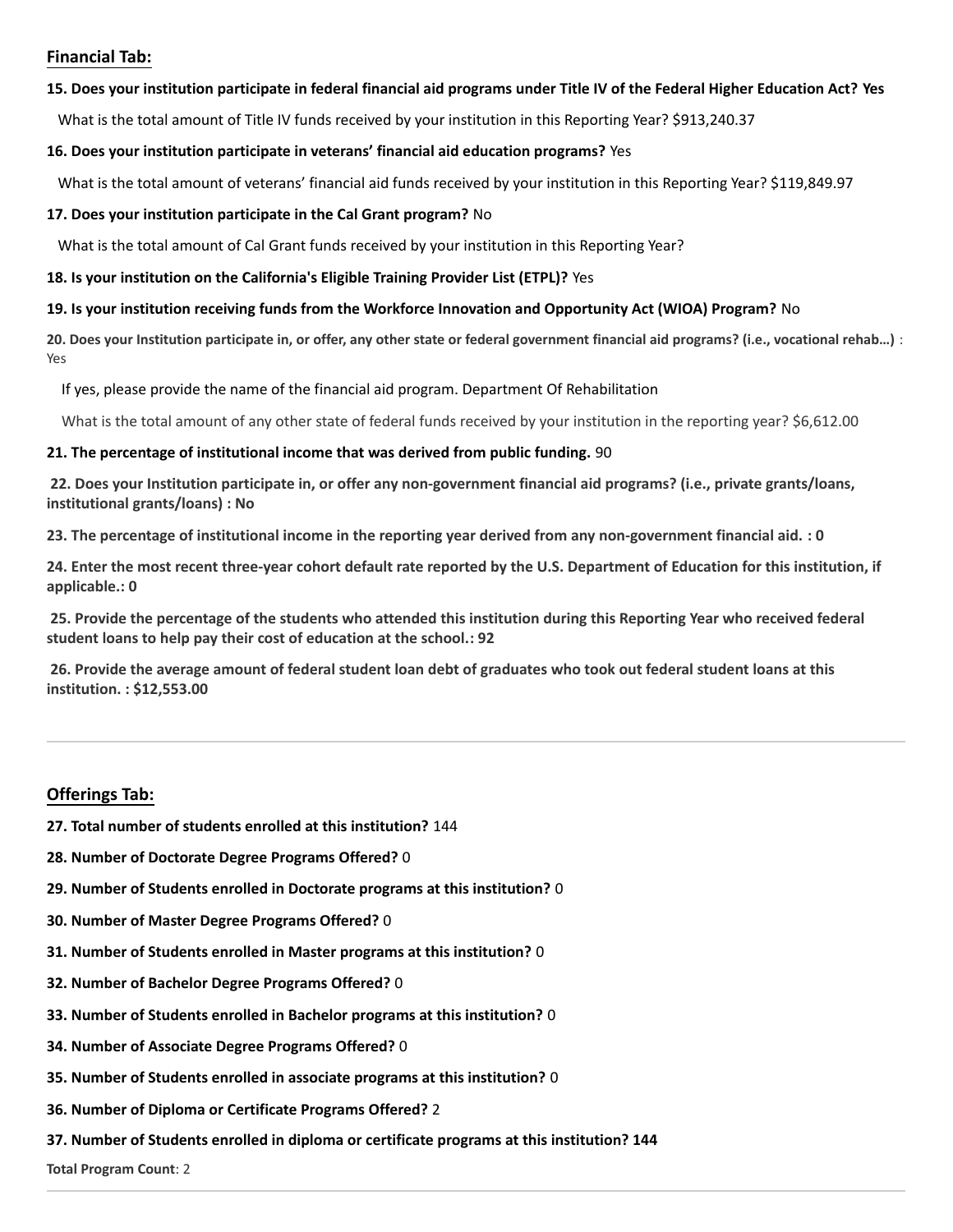## **Wesbite/Uploads Tab:**

**Institution Website:**  www.urbanbarbercollege.com

## **38. School Performance Fact Sheet Upload:** Urban Barber College SPFS All Programs 2019-20.pdf

- **39. Catalog Upload:** UrbanCatalogFinal92020.pdf
- **40. Enrollment Agreement Upload:** 1809EnrollmentBPPE20.pdf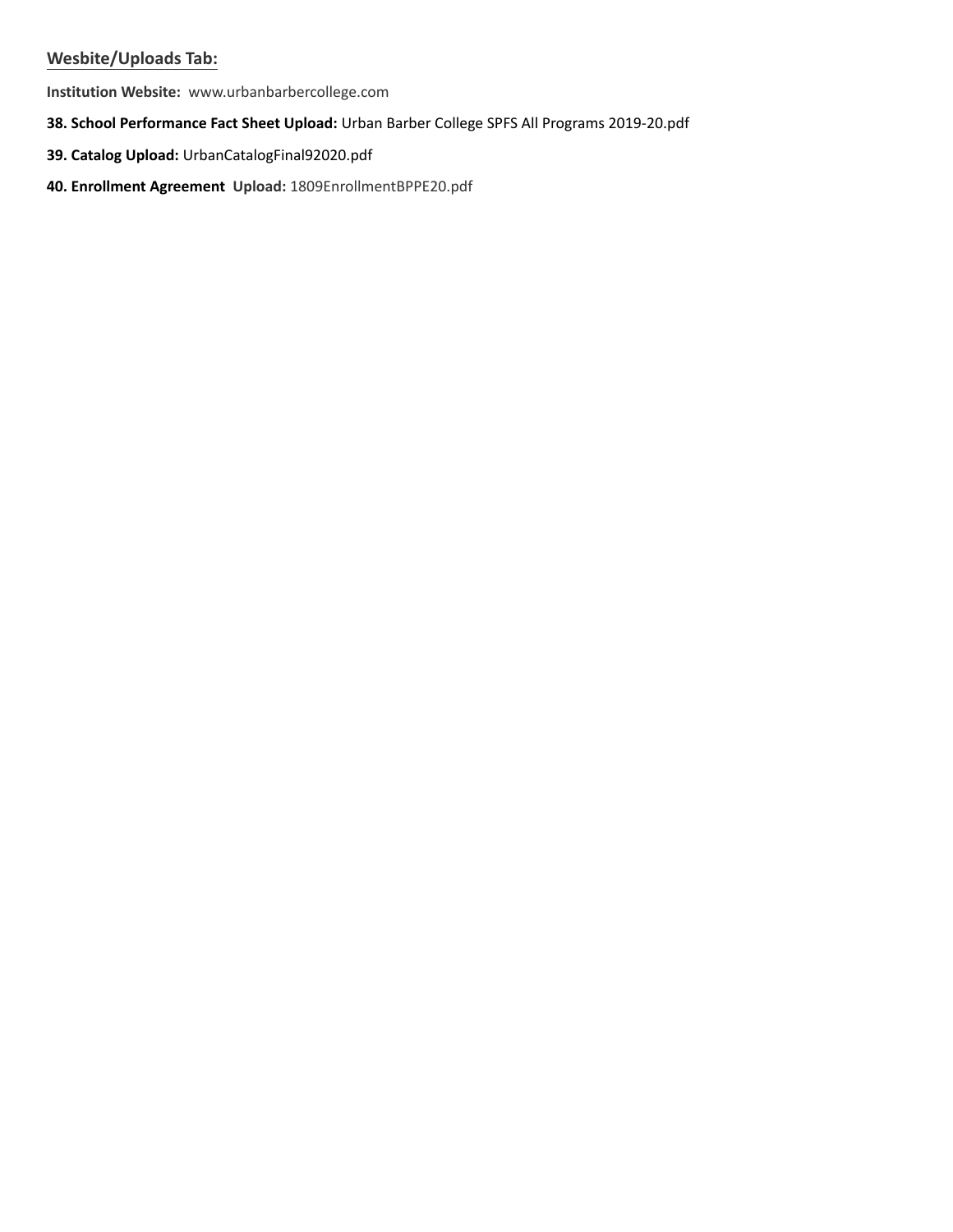# 2020 Annual Report



# Branch Information Confirmation Document

# Institution Code: 51315891

# Institution Name: Urban Barber College

Branch Location: 311 N. Capitol Ave. #i (San Jose)

All approved institutions are required to post the most current Annual Report submission, conspicuously on the homepage of their website. The Annual Report will be available on the Bureau's website 48 hours after Bureau staff has completed and finalized the review of your submission. You may access your complete Annual Report document on the Bureau's website at [https://www.bppe.ca.gov/webapps/summary\\_2018.php.](https://www.bppe.ca.gov/webapps/summary_2018.php) Once Bureau staff alert you that your entire submission is complete, you may

either, 1. Copy the link associated with your institution's Annual Report and paste the link to your institution's website. OR 2. You may select your Annual Report by clicking "Annual Report" copy and paste the Annual Report document to your institution's website.

Because reviewing each institution's submission is a timely process, the Bureau recommends that you compile all the confirmation documents into one file, in the following order, and save as verification of your submission, until it is available on the Bureau's website:

Compile and merge all of the confirmation documents into one PDF file, in the following order:

1. One (1) 2020 Annual Report Institution Data Confirmation Document (sent when the Institution Data workflow is complete.)

2. All 2020 Annual Report Program Data Confirmation Documents (sent when each of the Program Data workflow is complete.)

3. All 2020 Annual Report Branch Location Data Confirmation Documents (sent when each of the Branch Data workflow is complete.)

4. All 2020 Annual Report Satellite Location Data Confirmation Documents (sent when each of the Satellite Data workflow is complete.)

Institution Branch Location Data submitted:

**1. Report Year:** 2020 **2. Institution Code:** 51315891

**3. Institution Name:** Urban Barber College

**4. Total number of students at this branch location:** 47

**5. Name of Programs offered at this branch location:** Barbering, Barber Crossover

**6. Street Address (physical location):** 311 N. Capitol Ave. #i

**7. City:** San Jose **8. State:** CA **9. Zip Code:** 95133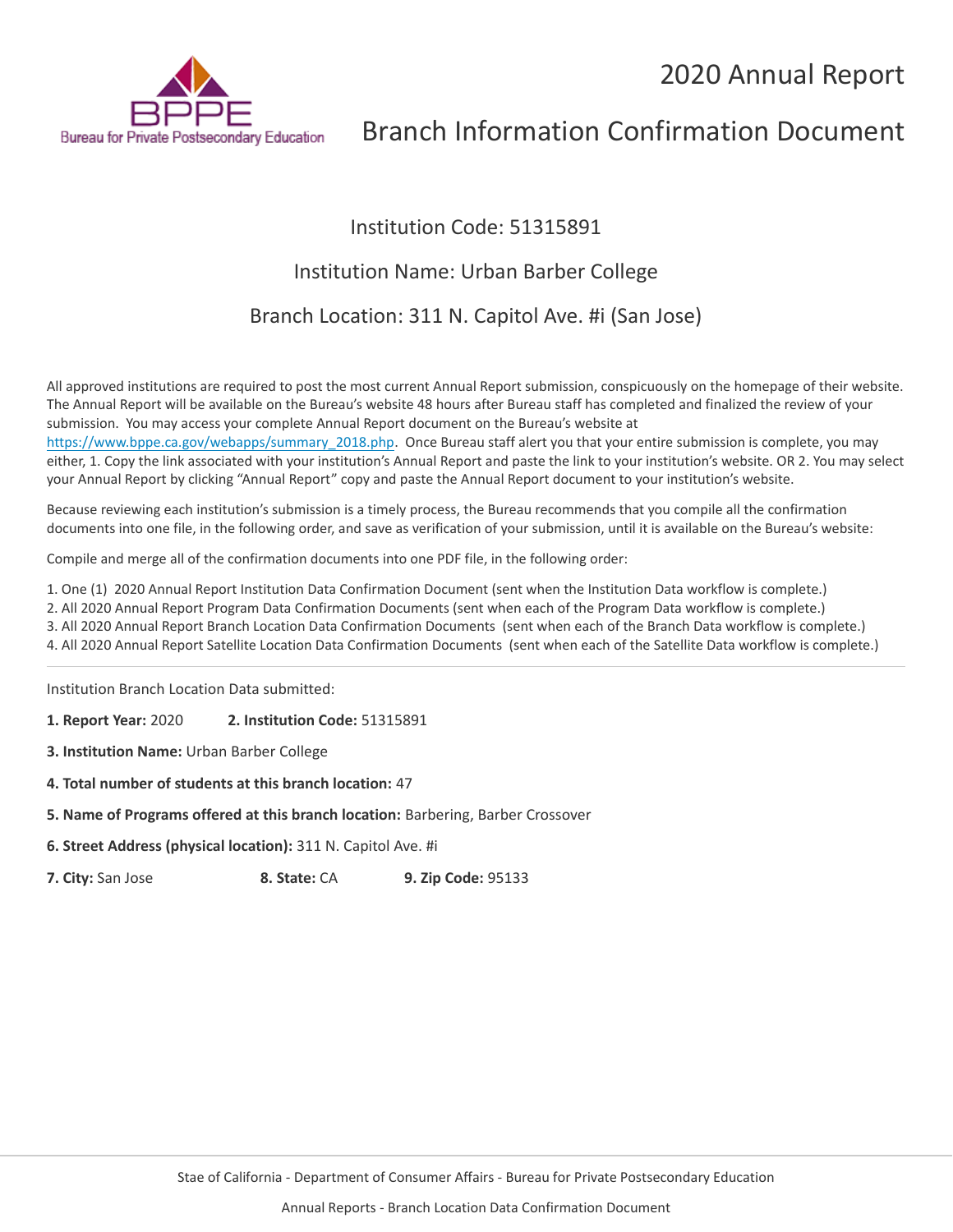2020 Annual Report



# Program Information Confirmation Document

# Institution Code: 51315891

# Institution Name: Urban Barber College

# Program: Barbering

All approved institutions are required to post the most current Annual Report submission, conspicuously on the homepage of their website. The Annual Report will be available on the Bureau's website 48 hours after Bureau staff has completed and finalized the review of your submission. You may access your complete Annual Report document on the Bureau's website at [https://www.bppe.ca.gov/webapps/summary\\_2018.php.](https://www.bppe.ca.gov/webapps/summary_2018.php) Once Bureau staff alert you that your entire submission is complete, you may either, 1. Copy the link associated with your institution's Annual Report and paste the link to your institution's website. OR 2. You may select your Annual Report by clicking "Annual Report" copy and paste the Annual Report document to your institution's website.

Because reviewing each institution's submission is a timely process, the Bureau recommends that you compile all the confirmation documents into one file, in the following order, and save as verification of your submission, until it is available on the Bureau's website:

Compile and merge all of the confirmation documents into one PDF file, in the following order:

1. One (1) 2020 Annual Report Institution Data Confirmation Document (sent when the Institution Data workflow is complete.) 2. All 2020 Annual Report Program Data Confirmation Documents (sent when each of the Program Data workflow is complete.) 3. All 2020 Annual Report Branch Location Data Confirmation Documents (sent when each of the Branch Data workflow is complete.) 4. All 2020 Annual Report Satellite Location Data Confirmation Documents (sent when each of the Satellite Data workflow is complete.)

Program Data submitted:

**Program Data Tab:**

**1. Report Year:** 2020 **2. Institution Code:** 51315891

**3. Institution Name:** Urban Barber College

**Program Name Tab:**

**4. Program Name: Barbering** 

**5. Degree/Program Level:** Diploma/Certificate **5a. Degree/Program Level Other:**

**6. Degree/Program Title: 6a. Degree/Program Title Other:**

**Financial and Graduation Tab:**

| 7. Number of Degrees or Diplomas<br>Awarded? 1                                                                      | 8. Total Charges for this<br>Program? \$19,950.00      | 9. The percentage of enrolled students in<br>2017 receiving federal student loans to pay<br><b>for this program.</b> 95 |
|---------------------------------------------------------------------------------------------------------------------|--------------------------------------------------------|-------------------------------------------------------------------------------------------------------------------------|
| 10. The percentage of graduates in 2017<br>who took out federal student loans to pay<br><b>for this program.</b> 80 | 11. Number of Students Who<br>Began the Program? $123$ | <b>12. Students Available for Graduation?</b> 69                                                                        |
| 13. On-time Graduates? 15                                                                                           |                                                        | <b>14. Completion Rate? 21.73913 15. 150% Completion Rate? 57.97101</b>                                                 |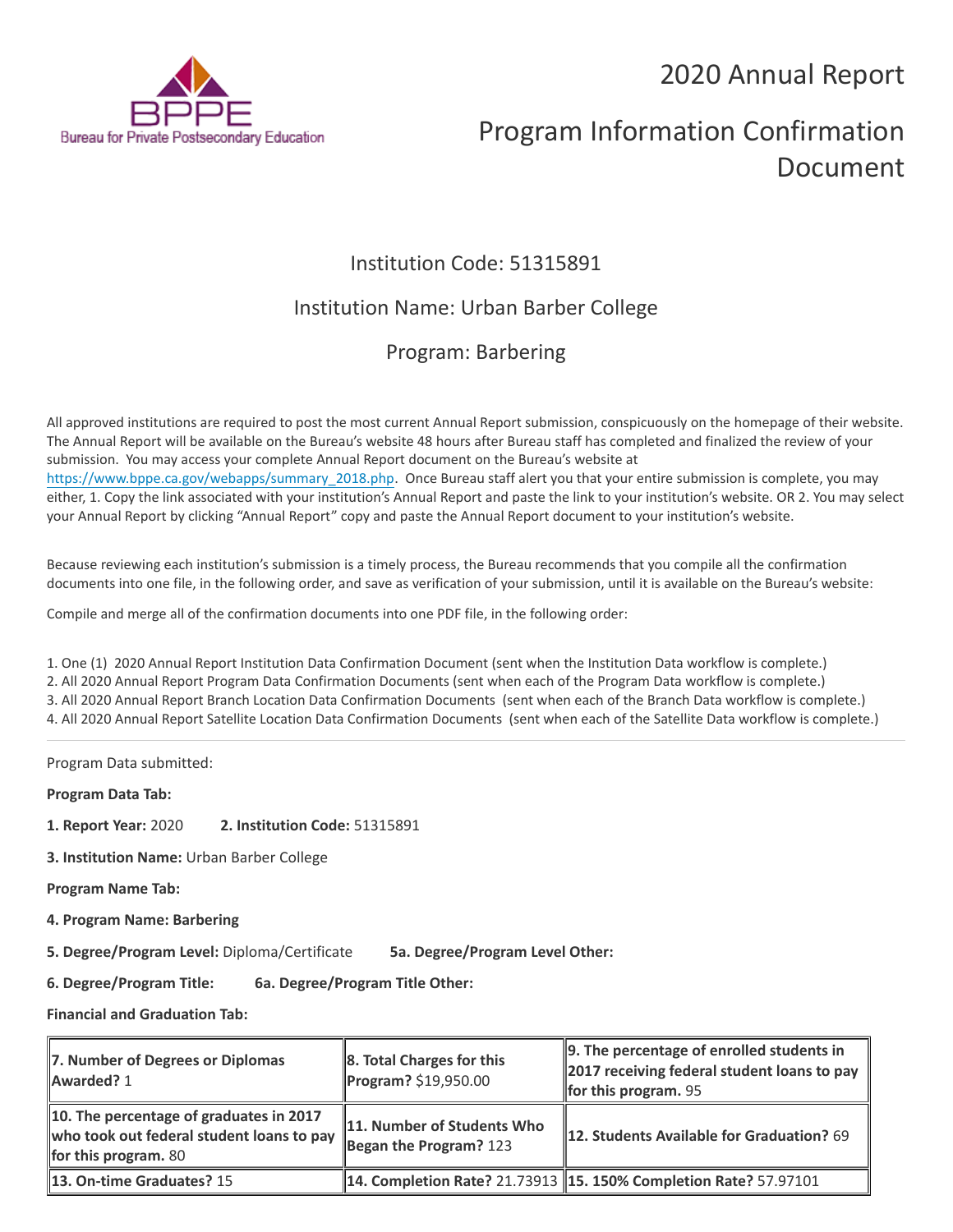## **16. Is the above data taken from the Integrated Postsecondary Education Data System (IPEDS) of the United States Department of Education?** Yes

## **Placement Data Tab:**

CEC § 94929.5 requires institutions to report placement data for every program that is designed or advertised to lead to a particular career, or advertised or promoted with any claim regarding job placement.

| 17. Graduates Available for<br><b>Employment?</b> 39                                                                                                                | 18 Graduates Employed in the<br>Field? 28 | 19. Placement<br>Rate? 71.79487                      |  |  |
|---------------------------------------------------------------------------------------------------------------------------------------------------------------------|-------------------------------------------|------------------------------------------------------|--|--|
| 20. Graduates Employed in the field                                                                                                                                 |                                           |                                                      |  |  |
| 20b. At least 30 hours per week? 28<br>20a. 20 to 29 hours per week? $0$                                                                                            |                                           |                                                      |  |  |
| 21. Indicate the number of graduates employed                                                                                                                       |                                           |                                                      |  |  |
| $\ $ 21a. In a single position in the field of study: 28<br>study: $0$                                                                                              |                                           | 21b. Concurrent aggregated positions in the field of |  |  |
| 21c. Freelance/self-employed: 26<br>21d. By the institution or an employer owned by the institution, or<br>an employer who shares ownership with the institution: 2 |                                           |                                                      |  |  |

### **Exam Passage Rate Tab:**

5 CCR §74112(j) requires the institution to collect the exam passage data directly from its graduates if the exam passage data is not available from the licensing agency.

**22. Does this educational program lead to an occupation that requires State licensing?** Yes

**22a. Do graduates have the option or requirement for more than one type of State licensing exam?** No

 **Option/Requirement #1: Option/Requirement #2: Option/Requirement #3: Option/Requirement #4:**

**Exam Passage Rate - Year 1 Tab:**

**23. Name of the State licensing entity that licenses the field:** Yes

**24. Name of Exam?** Barbering

| 25. Number of Graduates Taking 26. Number Who Passed the 27. Number Who Failed the 28. Passage |                       |                      |                |
|------------------------------------------------------------------------------------------------|-----------------------|----------------------|----------------|
| <b>State Exam? 30</b>                                                                          | <b>State Exam?</b> 29 | <b>State Exam? 1</b> | Rate? 96.66667 |

**29. Is This Data from the State Licensing Agency that Administered the Exam?** Yes **29a. Name of Agency:** Board of Barbering and Cosmetology

**30. If the response to #29 is "No", provide a description of the process used for Attempting to Contact Students.**

**Exam Passage Rate - Year 2 Tab:**

**31. Name of the State licensing entity that licenses the field:** Board of Barbering and Cosmetology

**32. Name of Exam?** Barbering

| 33. Number of Graduates Taking 34. Number Who Passed the 35. Number Who Failed the 36. Passage |                       |                      |                       |
|------------------------------------------------------------------------------------------------|-----------------------|----------------------|-----------------------|
| <b>State Exam?</b> 73                                                                          | <b>State Exam? 71</b> | <b>State Exam? 2</b> | <b>Rate? 97.26027</b> |

**37. Is This Data from the State Licensing Agency that Administered the Exam?** Yes **37a. Name of Agency:** Board of Barbering and Cosmetology

**38. If the response to #37 is "No", provide a description of the process used for Attempting to Contact Students.** 

**Salary Data Tab:**